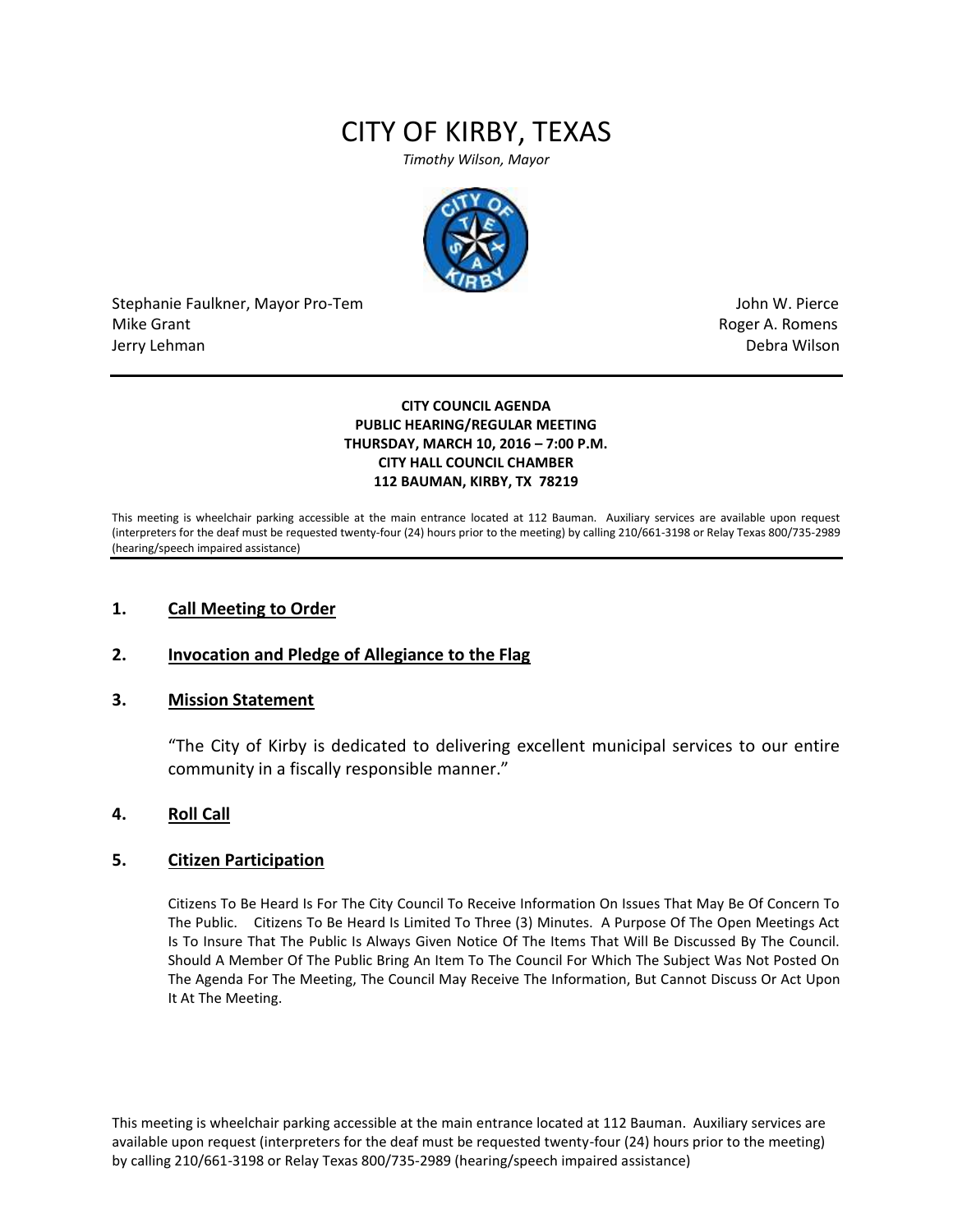## **6. Consent Agenda**

a. Regular Meeting Minutes – February 25, 2016

## **7. Public Hearing**

- a. Regarding The City Of Kirby Hike And Bike Trail In Friendship Park
- b. Regarding The City Of Kirby Reconstruction Of Binz Engleman Road
- c. Regarding A Boundary Adjustment With The City Of San Antonio In Regard To A 17.8 Acre Tract Of Land Along Buzz Aldrin Drive, Corian Glen Drive, Blue Spruce Drive, And Swann Lane, And A 25 Acre Parcel Of Land Bordered By Gibbs Sprawl Road On The North And Seguin Road (F.M. 78) On The South

#### **8. Presentations:**

a. City of Kirby Five Year Budget Forecast

## **9. Discussion And Possible Action**

- a. Discussion And Possible Action Regarding Ford Engineering's Proposal For A Hike & Bike Trail Design
- b. Discussion And Possible Action Regarding Ford Engineering's Proposal for Binz Engleman Road Design
- c. Discussion And Possible Action To Consider Ordinance No. O-2016-783 Repealing All Ordinances Relating To Solid Waste Collection And Awarding A Contract for Solid Waste Collection And Disposal And Recycling Services Within The city Of Kirby, And Authorizing The Mayor To Execute The Contract. This Is The Second Reading.
- d. Discussion And Possible Action To Accept Emma Cannon's Resignation From The Planning And Zoning Commission
- e. Discussion And Possible Action On City Of Kirby Employee Pay Scale
- f. Discussion And Possible Action To Review Lease Agreement between City of Kirby And SA Spartans.
- g. Discussion And Possible Action Regarding The City Of Kirby Comprehensive Plan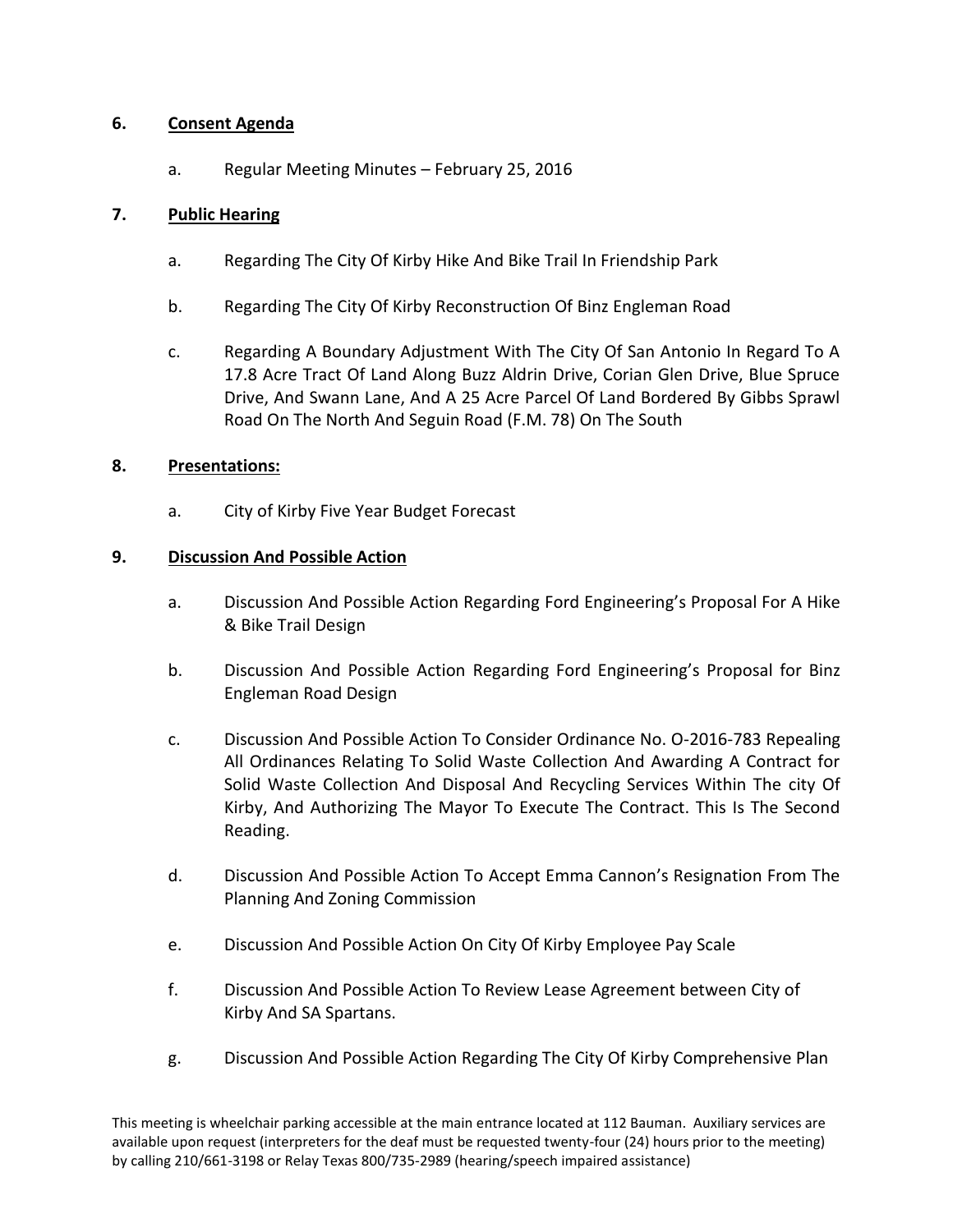- h. Discussion And Possible Action Regarding Employee Of The Month Recognition Program
- i. Discussion And Possible Action Regarding Texas Fleet Fuel Services
- j. Discussion And Possible Action Regarding Funding Water Department Projects
- k. Discussion And Possible Action To Consider Resolution No. R-2016-671 Authorizing The City Manager To Submit A Revised Application For Funding From The PY 2016 Allocation Of Bexar County's Community Development Block Grant (CDBG) Program

# **10. Council Updates:**

- a. Planning & Zoning
- b. Buildings & Standards
- c. Crime Control
- d. Beautification & Recycling
- e. Parks & Recreation
- f. Economic Development
- g. Ordinance Review

# **11. Requests and Announcements**

a. Requests By Mayor And Council Members For Items To Be Placed On Future City Council Agendas And Announcements On City Events/Community Interests

# **12. Adjournment**

 Monique L. Vernon City Manager

\_\_\_\_\_\_\_\_\_\_\_\_\_\_\_\_\_\_\_\_\_\_\_\_\_\_\_

Patty Cox, TRMC City Secretary

\_\_\_\_\_\_\_\_\_\_\_\_\_\_\_\_\_\_\_\_\_\_

The City Council reserves the right to adjourn into executive session at any time to discuss any of the matters listed on this agenda if authorized by Texas Government Code Section 551.071, Consultation with Attorney, Texas Government Code Section 551.072, Deliberations about Real Property, Texas Government Code Section 551.074, Personnel Matters, and Texas Government Code Section 551.076, Security Devices or Security Audits.